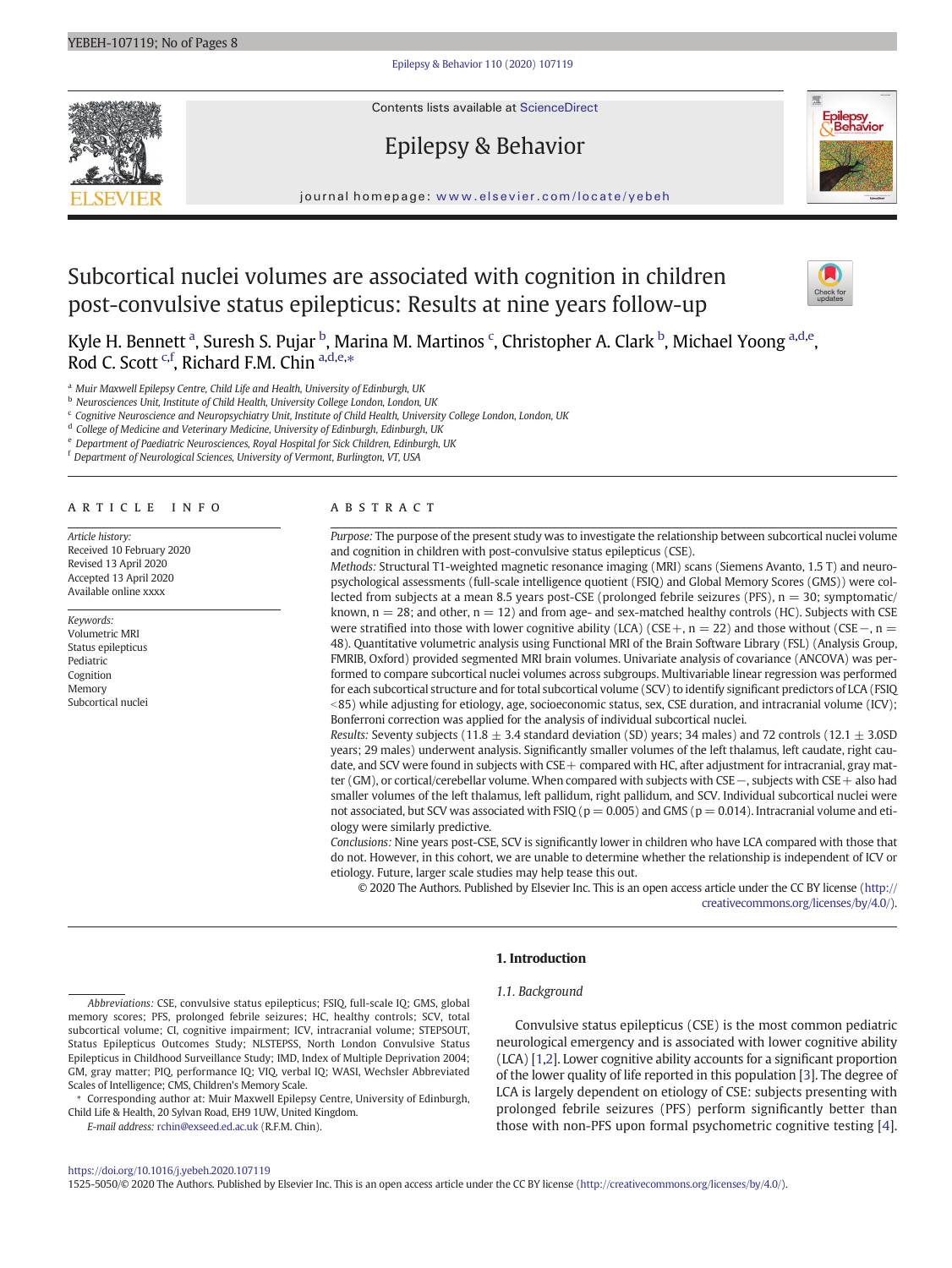<span id="page-1-0"></span>The mechanisms behind LCA are uncertain, although there is evidence that CSE may result in neuronal injury and disruption of neuronal networks [\[5\]](#page-7-0).

Cognition is usually considered a reflection of cortical function, with studies reporting LCA in those with reduced cortical volume [\[6\]](#page-7-0). However, there is also evidence that subcortical structures are linked to cognition [7–[11\]](#page-7-0). The role of subcortical structures in cognition has been explored within several studies of patients with neurological and/or psychiatric disease; in general, those with LCA are reported to have reduced volumes of the subcortical nuclei [\[12](#page-7-0)–15]. Lower cognitive ability in various epilepsies has been associated with lower volumes of subcortical nuclei, particularly the thalamus [\[11,16](#page-7-0)], suggesting a cognitive role in patients with epilepsy. Other studies have found that smaller volumes of not only the thalami but also the putamina and caudate nuclei are present in patients with both febrile and nonfebrile seizures [[17,18](#page-7-0)]. To the authors' knowledge, the volumes of the four subcortical structures have not yet been studied in the context of CSE and the relationship with LCA. Having recently shown in a 9-year follow-up of a unique childhood CSE cohort that children with CSE who undertook formal testing ( $n = 94$ ) were shown to have significantly lower full-scale intelligence quotient (FSIQ) and Global Memory Scores (GMS) from controls, we aimed in the current study to examine the relationship between subcortical volumes and FSIQ and GMS in children who had CSE [\[19](#page-7-0)]. Such data may provide insight into the role of these structures in cognition and aid our understanding of the pathophysiology of LCA in CSE. Furthermore, the identification of structural abnormalities in the subcortical structures may allow for recognition of those susceptible to subsequent LCA, thereby facilitating the prioritization of earlier neuropsychological interventions.

### 1.2. Objectives

We hypothesized that subcortical nuclei volumes would correlate with FSIQ and GMS scores in children post-CSE. Therefore, we aimed to establish (1) if subcortical volumetric differences exist among healthy controls (HC), subjects with CSE with LCA (CSE  $+$ ) and subjects with CSE without LCA (CSE −) and (2) to determine if there was an association between subcortical nuclei volumes and FSIQ/GMS scores at long-term follow-up post-CSE.

### 2. Materials and methods

### 2.1. Participants

Data of the present study were collected from the cohort of the Status Epilepticus Outcomes Study (STEPSOUT) [\[20,21](#page-7-0)], which followed up children within 10 years after CSE. These participants were originally recruited from the North London Convulsive Status Epilepticus in Childhood Surveillance Study (NLSTEPSS), the first epidemiological study focused on childhood CSE in which there are detailed prospectively collected clinical and sociodemographic data available [\[22\]](#page-7-0). Details on recruitment, magnetic resonance imaging (MRI) assessments and detailed neuropsychology assessments for participants in the followup study, STEPSOUT, have been reported elsewhere [\[20,22\]](#page-7-0). In short, at a mean follow-up of 9 years, subjects with CSE who were not lost to follow-up were invited for MRI on an Avanto 1.5 Tesla whole-body MRI scanner (Siemens, Erlangen, Germany) and neuropsychological assessments by an experienced psychologist (MM) at UCL Great Ormond Street Institute of Child Health (ICH) in London, United Kingdom. On attendance for assessment, participants and their parents were interviewed using standardized proformas to obtain clinical details [[23\]](#page-7-0). Index of Multiple Deprivation (IMD) 2004 based on participant residential postal code was used as a measure of socioeconomic status [\[24](#page-7-0)].

The definitions for CSE etiologies have been given elsewhere but are combined in the current study to increase power in intergroup comparisons [\[4,25\]](#page-7-0). Participants were categorized based on their initial etiology [\[26](#page-7-0)] as follows: (1) PFS, (2) symptomatic/known (acute and remote symptomatic), and (3) other (idiopathic, cryptogenic, and unclassified etiology). This categorization is a modification of the International League Against Epilepsy (ILAE) classification of status epilepticus [\[5\]](#page-7-0) in which we have included PFS as it is an etiology unique to childhood [\[25\]](#page-7-0). A convenience sample of age- and sex-matched healthy children without known neurological or developmental problems were recruited as controls (HC group); these participants were siblings of study subjects, personal contacts to authors of STEPSOUT, relatives of employees at the research center, or anonymized controls from previous studies who underwent neuropsychological assessments and MRI using the same protocol [[27](#page-7-0)]. Controls were not IQ-matched with study subjects.

Potential study subjects and/or parents were provided with written information about the study. Informed written consent was obtained prior to their enrollment. The STEPSOUT was approved by the University College London Institute of Child Health/Great Ormond Street Hospital Research Ethics Committee (ref: 07NR01). All data were



Fig. 1. Segmented subcortical nuclei volumes of a control participant overlaid on the respective head MRI. Three planes are represented:  $A =$  axial,  $B =$  coronal,  $C =$  sagittal. Subcortical nuclei are color coded: dark green  $=$  thalami, light blue  $=$  caudate nuclei, red = putamina, dark blue = pallidi. (For interpretation of the references to color in this figure legend, the reader is referred to the web version of this article.)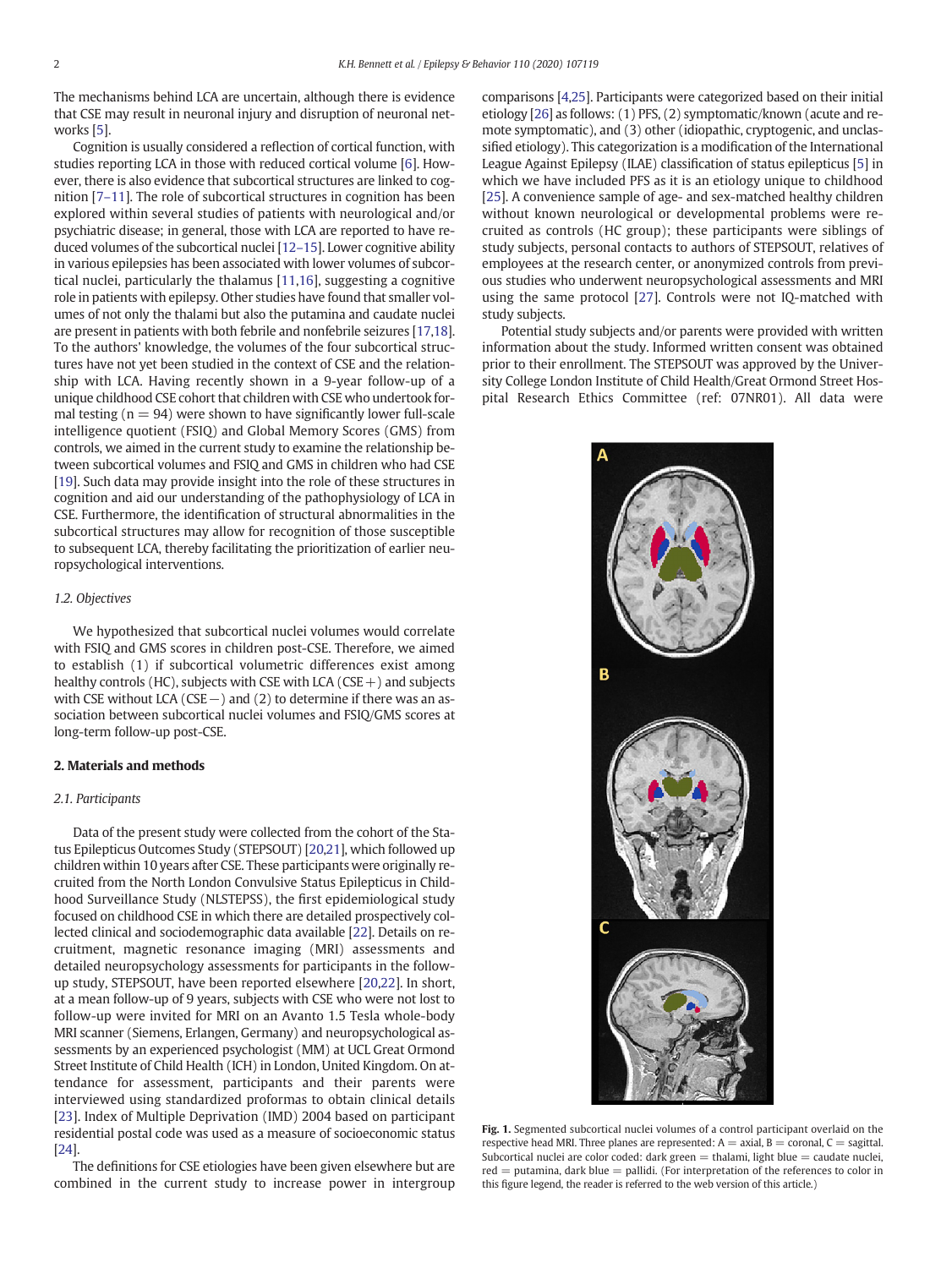<span id="page-2-0"></span>anonymized, and no further data were collected for the purposes of the present study.

### 2.2. Neuroimaging measures

All MRI scan sequences were reviewed by an experienced pediatric neuroradiologist who classified scans as being either normal or showing minor/major abnormalities according to predefined criteria established for a separate CSE cohort studied by our group [\[28](#page-7-0)]. Subjects were excluded from the current study when major structural MRI abnormalities (including hemorrhages, atrophy, large infarcts, and hydrocephalus) precluded reliable subcortical volume measurements. In the current study, T1-weighted volumetric images were converted into Neuroimaging Informatics Technology Initiative (NIfTI-1) format and reoriented to match standard template images of FSLView (Analysis Group, Functional MRI of the Brain (FMRIB), Oxford, U.K.). The Brain Extraction Tool (BET) was utilized to remove nonbrain tissue from scans [\[29](#page-7-0)]. Volumes of subcortical nuclei (thalami, caudate nuclei, putamina, and pallidi) were segmented from resultant brain images using FMRIB's Integrated Registration and Segmentation Tool (FIRST) [[30\]](#page-7-0) [\(Fig. 1\)](#page-1-0). Gray matter (GM), white matter, and cerebrospinal fluid (CSF) were segmented from brain images using FMRIB's Automated Segmentation Tool (FAST) and used to calculate intracranial volume (ICV) [\[31](#page-7-0)]. Segmented scans were manually reviewed by two of the authors (KHB, MY) by overlaying segmented subcortical nuclei with MRI head scans. Scans that precluded segmentation due to major anatomical abnormalities were discussed and excluded from analysis by consensus where manual segmentation was deemed unmanageable. KHB and MY were blinded to whether MRI data related to subjects or controls.

### 2.3. Neuropsychological evaluation

Full-scale intelligence quotient, verbal intelligence quotient (VIQ), and performance intelligence quotient (PIQ) were determined using Wechsler Abbreviated Scales of Intelligence (WASI), and GMS were assessed using the Children's Memory Scale (CMS) [\[19\]](#page-7-0). Both tests have a normative mean of 100 and a standard deviation (SD) of 15. In the current study, we restricted analyses on IQ to FSIQ rather than including its constituents since no discrepancies between VIQ and PIQ were observed in our sample. Lower cognitive ability was defined in the current study as FSIQ scores <85; subjects with CSE were stratified into those with LCA ( $CSE+$ ) and those without LCA ( $CSE-$ ). The outcomes of interest as markers of cognition were FSIQ and GMS scores.

### 2.4. Statistical analysis

Statistical analysis was carried out using SPSS V23.0.0.0 (Armonk, New York, U.S.A., IBM Corp.). Type I error was set at  $\alpha = 0.05$ .

To assess if there were intergroup difference in sociodemographic or clinical characteristics, we carried out comparisons of study participants according to (1) CSE, subgroups with CSE (PFS, symptomatic/known,



Fig. 2. Selection of patients with CSE from the inception cohort, NLSTEPSS, and the follow-up study, STEPSOUT. NLSTEPSS = North London Convulsive Status Epilepticus in Childhood Surveillance Study; STEPSOUT = Status Epilepticus Outcomes Study; CSE = convulsive status epilepticus.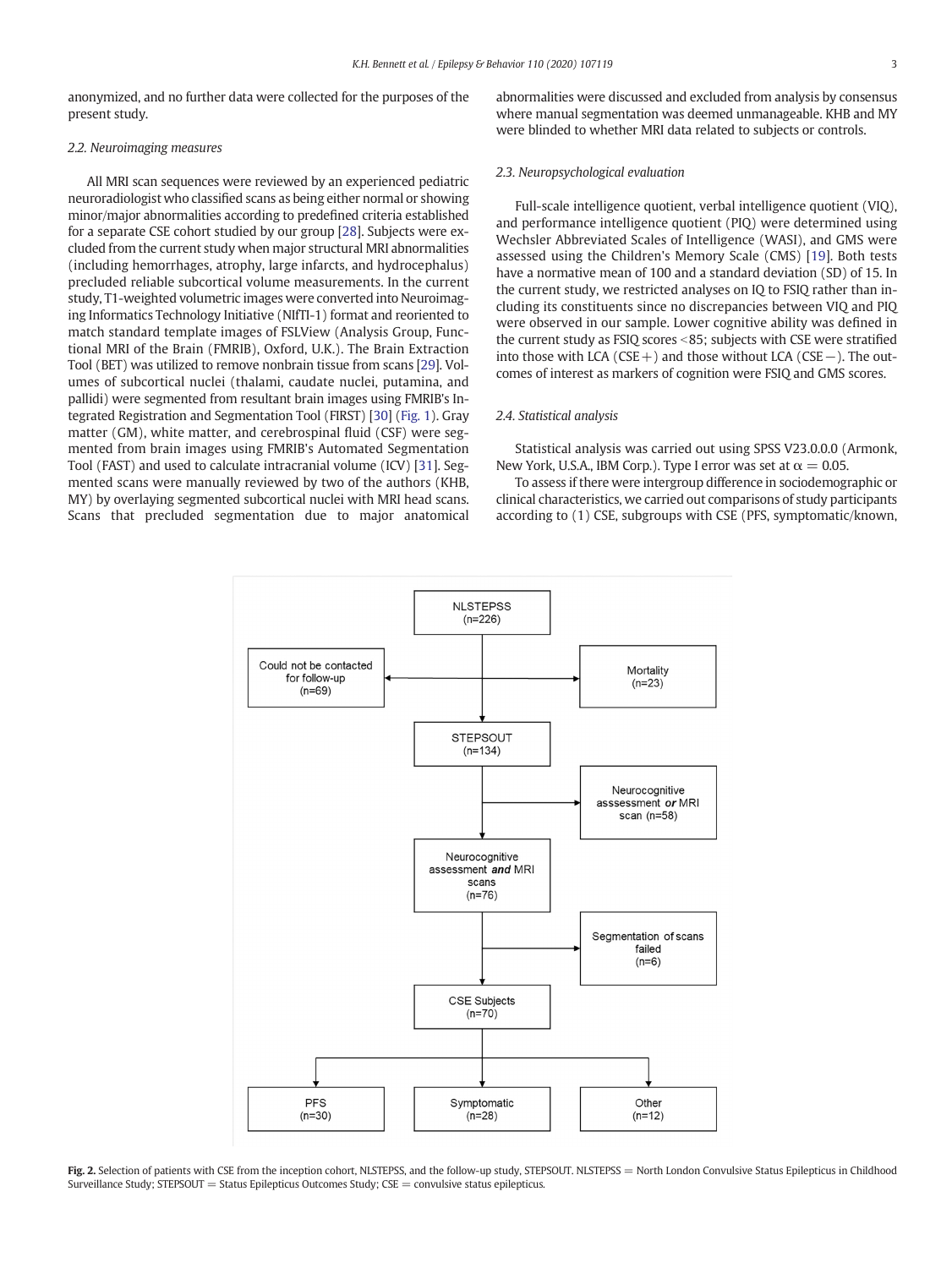other), and HC; (2) groups with CSE+, CSE−, and HC. Outliers were included in these analyses.

Pearson  $\chi^2$  tests were performed for all categorical variables. Where less than 80% of cell counts were greater than 5, Fisher's exacts tests were performed instead.

For assessment of continuous variables between CSE etiology subgroups and HC, univariate one-way analysis of variance (ANOVA) tests were performed where data were normally distributed (Shapiro–Wilk  $p > 0.05$ ) — time until follow-up, IMD; otherwise, Kruskall–Wallis H testing with Bonferroni post hoc testing was applied (all Levene's tests for equality of variances were  $p > 0.05$ ).

For assessment of continuous variables between CSE+, CSE−, and HC, Kruskall–Wallis H testing with Bonferroni and Games–Howell post hoc testing were performed for age at follow-up as data were not normally distributed (Shapiro–Wilk  $p < 0.05$ ). For all other continuous variables, independent t tests were performed for normally distributed data, and Mann–Whitney U tests were performed for all non-normally distributed data. Levene's test for equality of variances was used to determine p values for independent t tests.

To investigate differences in subcortical nuclei volumes between groups with CSE+, CSE−, and HC, univariate one-way analysis of covariance (ANCOVA) analyses were performed. We adjusted for potentially confounding variables: age at follow-up, sex, ICV, GM volume, and cortical/cerebellar volumes (GM minus total subcortical volume (SCV)). Bonferroni correction was applied to the p values for ANCOVA of individual subcortical volumes. Mean differences of subcortical volumes between groups were calculated with corresponding p values.

To investigate whether there was a group effect of CSE vs HC in factors associated with FSIQ and GMS in CSE, we carried out regression analyses including potential predictor variables for which there were data available for both groups, as well as group with CSE vs HC group as a potential predictor variable. Thus, the variables examined were CSE vs HC, age at follow-up, sex, ICV, and subcortical volumes. Etiology and IMD (socioeconomic status) were not available for controls.

Since we identified that there was a group effect from the analysis, we subsequently did further regression analyses restricted to the group with CSE only to identify characteristics of the patients with CSE, including subcortical volumes that were associated with FSIQ and GMS. Any participants with CSE with missing FSIQ/GMS data were excluded from these analyses. Analyses were initially performed for each individual subcortical nucleus (thalami, putamina, pallidi, and caudate nuclei) adjusting for age at follow-up, sex, IMD (socioeconomic status) scores, duration of CSE, ICV, and etiology. From our previous work, symptomatic/known etiology was significantly associated with outcomes. Therefore, we dichotomized etiology according to symptomatic/known vs all other types in the modeling. Duration of CSE, despite previously being shown to not be associated with long-term changes, represents a modifiable factor by means of pharmacological intervention, so it was included in models [[4,32](#page-7-0)]. The other included variables have been reported in the literature as significantly associated with cognition. Bonferroni correction was applied to resultant p-values of linear regressions for individual subcortical volumes. As there was significant collinearity between subcortical nuclei volumes (Supporting Information 1), the SCV, the combined volume of all subcortical structures, was used on its own in a further set of linear regression analyses as a predictor variable.

There was, however, significant collinearity between SCV and ICV (Pearson's coefficient  $= 0.797$ , p < 0.001). Each was also collinear with the symptomatic/known vs non-symptomatic/known etiology (Pearson's coefficient  $= -0.310$ ,  $p = 0.005$ ; Pearson's coefficient  $= -0.221$ ,  $p = 0.033$ , respectively), which precluded inclusion of more than one of each in the multiple regression model (Supporting Information 1). To determine which of the three remained preferentially significant, we applied a stepwise regression approach in the final modeling.

#### 3. Results

#### 3.1. Participants

Of the 134 participants included in STEPSOUT, 76 who had childhood CSE underwent both neurocognitive assessment and MRI scans [\(Fig. 2\)](#page-2-0). Subjects in whom segmentation of their scans was not possible because of abnormal neuroanatomy were excluded  $(n = 6)$ (Supporting Information 2 and 3). A total of 70 subjects with CSE (52% of STEPSOUT) and 72 HC were included in the current study. The group with CSE comprised the following etiology subgroups: PFS (n  $= 30$ ), symptomatic/known CSE ( $n = 28$ ), and other CSE ( $n = 12$ ). Subjects were followed up at a mean 8.5 (1.0SD, range: 6.3–10.2) years post-CSE. Full-scale intelligence quotient data were available for 70 subjects with CSE and GMS for 65.

### 3.2. Sociodemographic, clinical characteristics

Full-scale intelligence quotient and GMS of participants according to CSE, CSE etiological subcategory, and HC group are presented in Supporting Information 4. Sociodemographic and clinical characteristics, FSIQ, and GMS of participants according to groups with  $CSE +$ , CSE−, and HC are provided in Table 1. A greater proportion of both children with CSE+ and CSE− had major MRI abnormalities compared with controls. A greater proportion of those with CSE− were right handed, and a greater proportion of those with  $CSE +$  had previous CSE at initial enrollment into the inception cohort compared with children with CSE−. Children with CSE+ vs CSE− were older at the time

### Table 1

Sociodemographic and clinical characteristics of participants according to HC, subjects with CSE +, and subjects with CSE –.

| $(n = 22)$<br>$(n = 48)$<br>$(n = 72)$<br>Sex <sup>c</sup><br>12 (55%)<br>Male<br>29 (60%)<br>22 (46%)<br>Female<br>43 (40%)<br>10 (45%)<br>26 (54%)<br>Age (years) <sup>d</sup><br>$mean + SD$<br>At CSE <sup>d</sup> |
|------------------------------------------------------------------------------------------------------------------------------------------------------------------------------------------------------------------------|
|                                                                                                                                                                                                                        |
|                                                                                                                                                                                                                        |
|                                                                                                                                                                                                                        |
|                                                                                                                                                                                                                        |
|                                                                                                                                                                                                                        |
|                                                                                                                                                                                                                        |
| $3.8 \pm 2.5$<br>$2.8 \pm 3.0$                                                                                                                                                                                         |
| At follow-up <sup>d</sup><br>$12.1 \pm 3.0$<br>$13.0 \pm 3.1$<br>$11.2 \pm 3.4$                                                                                                                                        |
| Time until follow-up (years) <sup>d</sup><br>$8.8 \pm 1.0$<br>$8.4 \pm 0.9$                                                                                                                                            |
| $mean + SD$                                                                                                                                                                                                            |
| IMD <sup>d</sup><br>$32 \pm 14$<br>$36 \pm 14$                                                                                                                                                                         |
| mean $\pm$ SD                                                                                                                                                                                                          |
| Handedness <sup>c</sup>                                                                                                                                                                                                |
| 40 $(83\%)^b$<br>$15(68\%)a$<br>Right<br>55 (76%)                                                                                                                                                                      |
| 3 $(6%)^b$<br>Left<br>9(13%)<br>$6(27%)^{\rm a}$                                                                                                                                                                       |
| Unknown<br>8(11%)<br>1(5%)<br>5(11%)                                                                                                                                                                                   |
| Seizures <sup>c</sup>                                                                                                                                                                                                  |
| 46 $(96\%)^b$<br>17(77%) <sup>a</sup><br>First ever (incident)                                                                                                                                                         |
| $2(4%)^b$<br>5 $(23%)a$<br>Recurrent                                                                                                                                                                                   |
| Febrile<br>11 (50%)<br>34 (71%)                                                                                                                                                                                        |
| Focal<br>10 (46%)<br>14 (29%)                                                                                                                                                                                          |
| Seizure character <sup>e</sup>                                                                                                                                                                                         |
| Intermittent<br>11 (50%)<br>25 (52%)                                                                                                                                                                                   |
| Continuous<br>11 (50%)<br>23 (48%)                                                                                                                                                                                     |
| Seizure type <sup>c</sup>                                                                                                                                                                                              |
| Focal<br>10 (46%)<br>14 (29%)                                                                                                                                                                                          |
| Generalized<br>34 (71%)<br>12 (54%)                                                                                                                                                                                    |
| Duration (mins) <sup>d</sup><br>$74.6 \pm 31.7$<br>$77.9 \pm 76.5$                                                                                                                                                     |
| $mean + SD$                                                                                                                                                                                                            |
| $0(0\%)^{a,b}$<br>Major MRI abnormalities <sup>c</sup><br>7 (32%)<br>7(15%)                                                                                                                                            |
| Preterm birth <sup>c</sup><br>5(23%)<br>$5(10\%)$                                                                                                                                                                      |

Abbreviations:  $HC =$  healthy controls,  $CSE =$  convulsive status epilepticus,  $CSE +$  = subjects with lower cognitive ability, CSE – = subjects without lower cognitive ability, PFS = prolonged febrile seizures,  $SD =$  standard deviation,  $IMD =$  Index of Multiple Deprivation.

p ≤ 0.05 compared with subjects with CSE –.

 $\frac{b}{p}$  p  $\leq$  0.05 compared with subjects with CSE +.

<sup>c</sup> Fisher's exact test.

Kruskall-Wallis H test.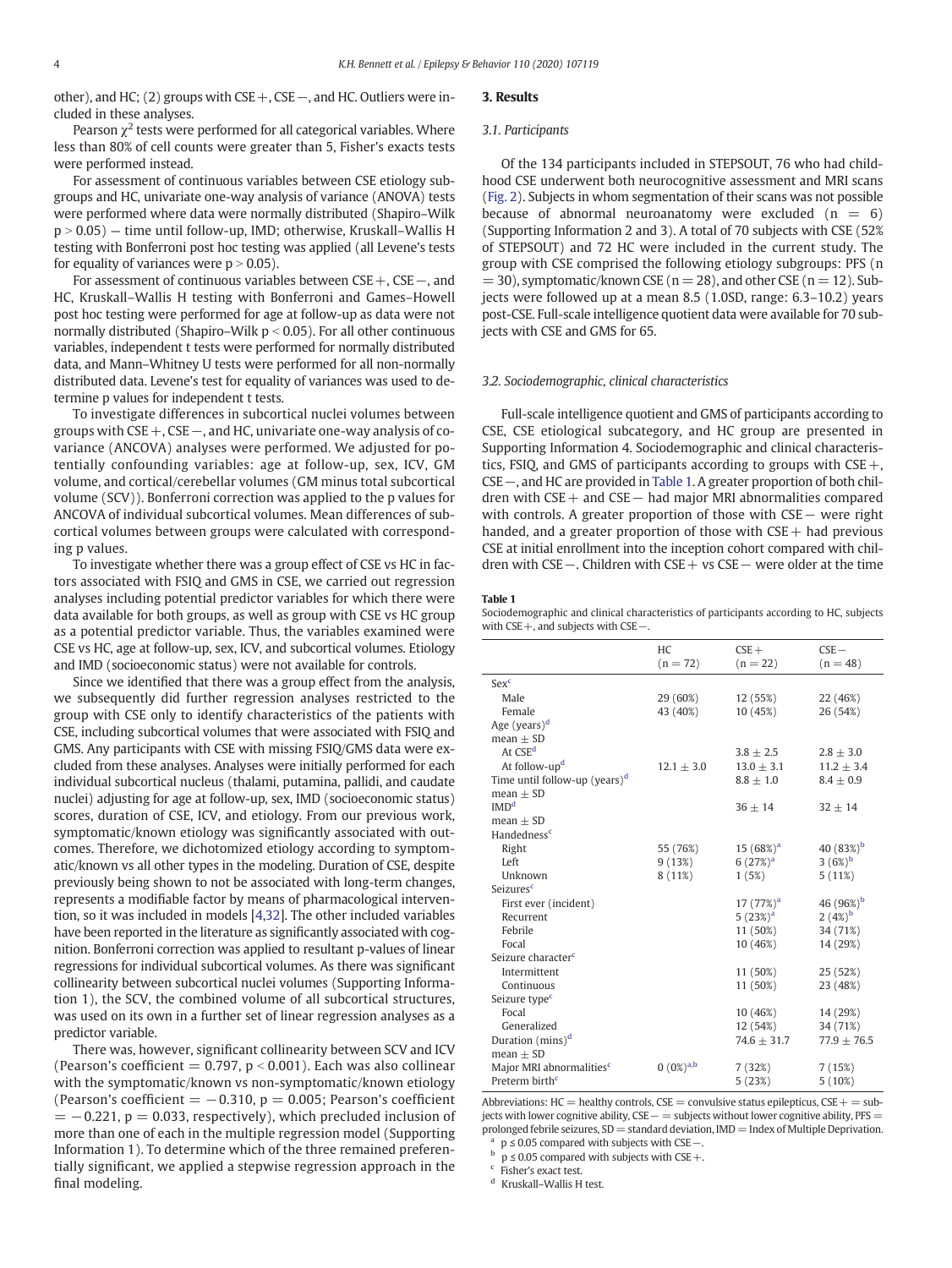of follow-up in the current study, but the follow-up interval for both groups was the same. There were no other intergroup differences.

3.3. Subcortical nuclei volumes across HC group, groups with  $CSE +$  and CSE−

Of the 70 CSE cases, 22 were CSE + (PFS  $(n = 6)$ , symptomatic/ known (n = 11), other (n = 5)) and 48 were CSE – (PFS (n = 24), symptomatic/known ( $n = 17$ ), other ( $n = 7$ )). Key cognitive and volumetric data are presented in Fig. 3. No significant differences were observed for any subcortical volumes between the HC groups and the group with  $CSE-(Table 2)$  $CSE-(Table 2)$ .

Adjusting for age at follow-up, sex, and ICV, significantly lower volumes were observed in the group with  $CSE$  + compared with HC for the following structures: left thalamus ( $p = 0.001$ ), left caudate nucleus  $(p = 0.005)$ , and right caudate  $(p = 0.003)$ . Significant differences were still observed when ICV was substituted with GM or cortical/cerebellar volumes, except for the left caudate nucleus, the difference of which became nonsignificant on substitution with GM.

When volumes between subjects with CSE + and CSE − were compared, only differences in the right pallidum were statistically significant for all 3 models incorporating ICV, GM, or cortical/cerebellar volume. Left pallidum volumes were significantly lower in the group with  $CSE$  + in models that adjusted for GM and cortical/cerebellar volumes ( $p = 0.004$ ,  $p = 0.003$ ). The left thalamus volume was significantly lower in the group with  $CSE$  + in only one model (cortical/ cerebellar,  $p = 0.006$ ).

Total subcortical volume was significantly lower in the group with CSE + compared with both HC ( $p$  < 0.001) and the group with CSE −  $(p = 0.002 - 0.006)$  in all three ANCOVA models.

#### 3.4. Association between subcortical nuclei volumes and cognition

Two of the HCs had LCA ( $FSIQ = 82$ ,  $FSIQ = 83$ ), and in linear regression models for HCs including age, sex, and ICV, SCV was not significantly associated with any measures of cognition. Comparatively, 31% of subjects with CSE presented with LCA at follow-up. Regression models including controls vs subjects with CSE as a variable (adjusting for age at follow-up, sex, ICV, and subcortical volumes) demonstrated that history of CSE was a significant predictor of FSIQ scores ( $\beta$  = −0.339, p b 0.001). Total subcortical volume remained a significant predictor in these models for both cognitive outcomes: FSIQ ( $\beta = 0.384$ , p  $= 0.001$ ) and GMS ( $\beta = 0.439$ ,  $p = 0.001$ ).

In regression analyses restricted to subjects with CSE, with adjustment for potential confounders (age at follow-up, sex, IMD, duration, ICV, and etiology), several individual subcortical nuclei volumes were associated with FSIQ and GMS scores, but after Bonferroni correction, these regression coefficients were non-significant ([Table 3\)](#page-6-0). However, SCV emerged as an independent predictor of FSIQ ( $\beta = 0.492$ ,  $p =$ 0.005) and GMS ( $β = 0.453$ ,  $p = 0.014$ ) [\(Table 3](#page-6-0)). As expected, given their collinearity, this model was very similar if SCV was substituted by ICV or symptomatic vs non-symptomatic/known etiology (Supporting Information 4). When stepwise regression approach was used, SCV remained as the significant association ahead of ICV and etiology (Supporting Information 4).

Unless specified, no other covariates, including socioeconomic status were significantly associated with the dependent variable.

### 4. Discussion

### 4.1. Summary of findings

In this novel follow-up study of a population-based CSE cohort, we find that 8.5 years post-CSE, (1) subcortical volumes were independently reduced in subjects with  $CSE$  + compared with HCs and subjects with CSE− and (2) a possible role for measuring subcortical nuclei as a biomarker of cognition in childhood CSE, although measuring ICV or classifying children with CSE according to etiology would be similarly predictive of FSIQ and or GMS.



Fig. 3. Stratification of subjects with CSE into cognitive groups: CSE + (FSIQ <85) and CSE − (FSIQ>85) with etiological subgroups and key cognitive and volumetric data. CSE = convulsive status epilepticus; HC = healthy controls; FSIQ = full-scale IQ; IMD = Index of Multiple Deprivation; ICV = intracranial volume; GM = gray matter; ANCOVA = univariate analysis of covariance; GMS = Global Memory Score; L = left;  $R =$  right; SCV = total subcortical volume.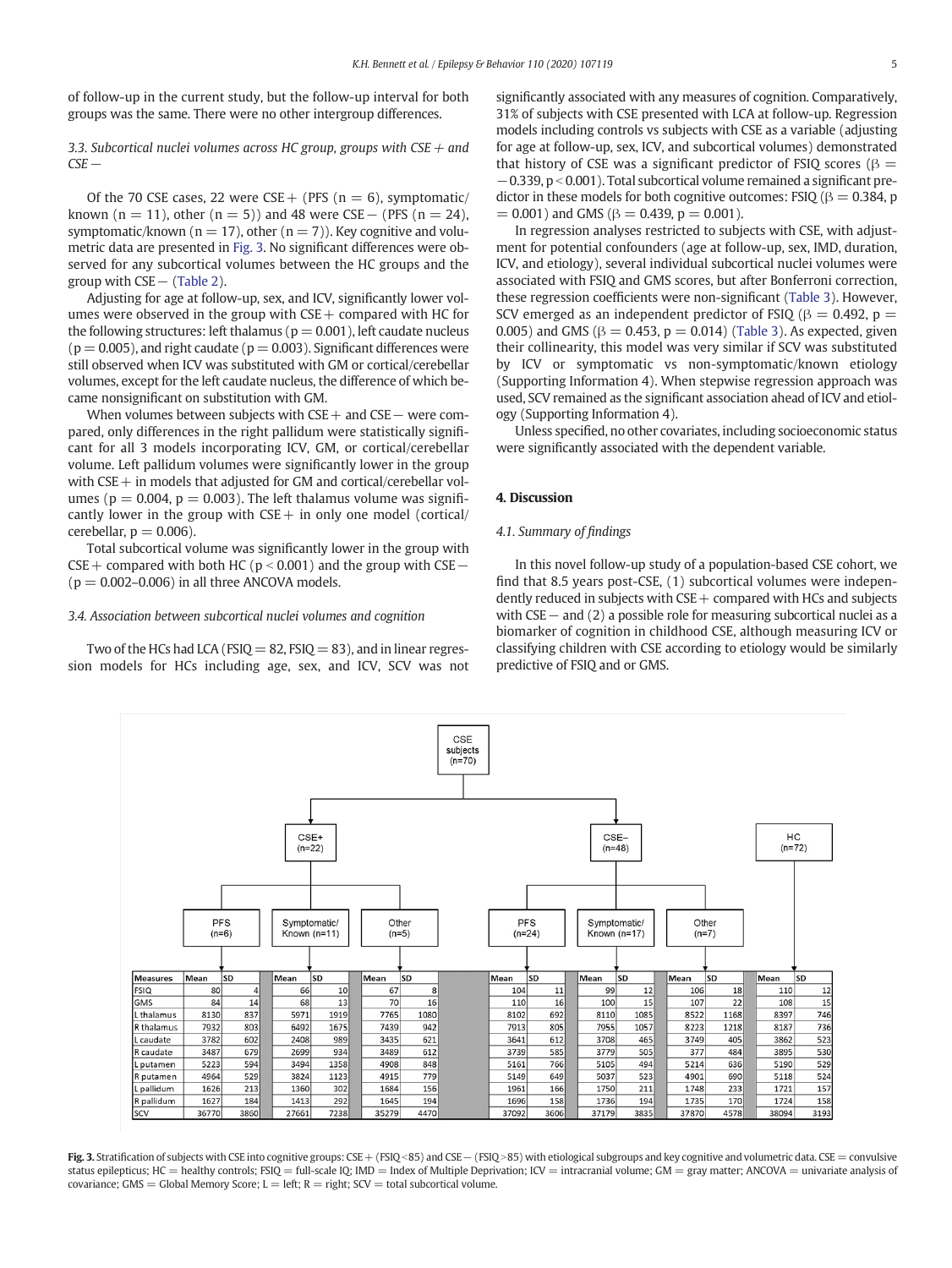### <span id="page-5-0"></span>6 K.H. Bennett et al. / Epilepsy & Behavior 110 (2020) 107119

### Table 2

Subcortical volumes comparing healthy controls (HC), CSE cases with lower cognitive ability (CSE+), and CSE cases without lower cognitive ability (CSE−).

| Subcortical<br>structures | Mean structure volume $\text{(mm}^3)$<br>(standard deviation) |                       |                      | Brain volumes adjusted for in<br>ANCOVA model | Mean volume<br>difference                            | Mean volume<br>difference                       | Mean volume difference<br>$CSE + vs CSE - (95%CI)$       |
|---------------------------|---------------------------------------------------------------|-----------------------|----------------------|-----------------------------------------------|------------------------------------------------------|-------------------------------------------------|----------------------------------------------------------|
|                           | НC<br>$(n = 72)$                                              | $CSE +$<br>$(n = 22)$ | $CSE-$<br>$(n = 48)$ |                                               | $CSE + vs HC (95%CI)$<br>(mm <sup>3</sup> )          | $CSE - vs HC (95%CI)$<br>$\rm (mm^3)$           | (mm <sup>3</sup> )                                       |
| Left thalamus             | 8397<br>(746)                                                 | 6968<br>(1789)        | 8166<br>(912)        | ICV                                           | $-633(-1007,$<br>$-259$<br>$p = 0.001^*$             | $-88(-270,-95)$<br>$p = 0.345$                  | $-548(-1010,-86)$<br>$p = 0.021$                         |
|                           |                                                               |                       |                      | GM                                            | $-560(-912,-209)$<br>$p = 0.002^*$                   | $0(-198, 196)$<br>$p = 0.995$                   | $-582(-1019, -144)$<br>$p = 0.010$                       |
|                           |                                                               |                       |                      | Cortical/cerebellar                           | $-618(-981, -254)$<br>$p = 0.001^{\circ}$            | $-6(-209, 198)$<br>$p = 0.956$                  | $-644 (-1100, -189)$<br>$p = 0.006$                      |
| Right thalamus            | 8187<br>(736)                                                 | 7100<br>(1441)        | 7973<br>(947)        | ICV                                           | $-358(-661,-55)$<br>$p = 0.021$                      | $-64 (-252, 124)$<br>$p = 0.500$                | $-305(-693, 81)$<br>$p = 0.120$                          |
|                           |                                                               |                       |                      | GM                                            | $-355(-677,-33)$<br>$p = 0.031$                      | $20 (-190, 230)$<br>$p = 0.854$                 | $-380(-783, 23)$<br>$p = 0.064$                          |
|                           |                                                               |                       |                      | Cortical/cerebellar                           | $-402(-732,-71)$<br>$p = 0.018$                      | $14 (-202, 231)$<br>$p = 0.897$                 | $-433(-850,-17)$<br>$p = 0.042$                          |
| Left caudate<br>nucleus   | 3862<br>(523)                                                 | 3016<br>(1014)        | 3680<br>(529)        | ICV                                           | $-421(-711,-131)$<br>$p = 0.005^*$                   | $-114 (-295, 67)$<br>$p = 0.213$                | $-323(-671, 25)$<br>$p = 0.068$                          |
|                           |                                                               |                       |                      | GM                                            | $-402(-693, -111)$ $-87(-275, 100)$                  |                                                 | $-340(-681, 1)$                                          |
|                           |                                                               |                       |                      | Cortical/cerebellar                           | $p = 0.007$<br>$-434(-729, -139)$<br>$p = 0.004^*$   | $p = 0.359$<br>$-92 (-280, 98)$<br>$p = 0.340$  | $p = 0.051$<br>$-373(-720,-26)$<br>$p = 0.036$           |
| Right caudate<br>nucleus  | 3895<br>(530)                                                 | 3093<br>(871)         | 3759<br>(533)        | ICV                                           | $-389(-647,-132)$<br>$p = 0.003^*$                   | $-76 (-251, 100)$<br>$p = 0.394$                | $-370(-688, -52)$<br>$p = 0.023$                         |
|                           |                                                               |                       |                      | GM                                            | $-415(-692,-139)$                                    | $-39(-221, 143)$                                | $-430(-761,-98)$                                         |
|                           |                                                               |                       |                      | Cortical/cerebellar                           | $p = 0.004^*$<br>$-444(-724,-165)$<br>$p = 0.002^*$  | $p = 0.674$<br>$-43 (-227, 141)$<br>$p = 0.644$ | $p = 0.012$<br>$-459(-795, -123)$<br>$p = 0.008$         |
| Left putamen              | 5190                                                          | 4287                  | 5149                 | ICV                                           | $-425(-753, -96)$                                    | $25(-152, 202)$                                 | $-498(-940,-56)$<br>$p = 0.028$                          |
|                           | (529)                                                         | (1331)                | (651)                | GM                                            | $p = 0.012$<br>$-381(-702,-61)$<br>$p = 0.020$       | $p = 0.782$<br>$73 (-106, 253)$<br>$p = 0.419$  | $-496(-918, -74)$<br>$p = 0.022$                         |
|                           |                                                               |                       |                      | Cortical/cerebellar                           | $-419(-744,-93)$<br>$p = 0.012$                      | $-69(-114, 251)$<br>$p = 0.456$                 | $-536(-965, -107)$<br>$p = 0.015$                        |
| Right putamen             | 5118                                                          | 4383                  | 5073                 | ICV                                           | $-302(-562,-42)$                                     | $26(-124, 177)$                                 | $-311(-618,-3)$                                          |
|                           | (524)                                                         | (1054)                | (607)                | GM                                            | $p = 0.023$<br>$-282(-543,-21)$<br>$p = 0.034$       | $p = 0.728$<br>$76 (-80, 232)$<br>$p = 0.334$   | $p = 0.048$<br>$-342(-646,-39)$<br>$p = 0.028$           |
|                           |                                                               |                       |                      | Cortical/cerebellar                           | $-315(-580, -49)$<br>$p = 0.021$                     | $73 (-86, 232)$<br>$p = 0.364$                  | $-376(-686,-66)$<br>$p = 0.018$                          |
| Left pallidum             | 1721                                                          | 1506                  | 1720                 | ICV                                           | $-91(-160,-21)$                                      | $32 (-13, 76)$                                  | $-117(-203, -31)$                                        |
|                           | (157)                                                         | (286)                 | (191)                | GM                                            | $p = 0.011$<br>$-95 (-169, 20)$                      | $p = 0.165$<br>$43(-7, 93)$                     | $p = 0.009$<br>$-137(-230, 44)$                          |
|                           |                                                               |                       |                      | Cortical/cerebellar                           | $p = 0.013$<br>$-104(-180,-28)$<br>$p = 0.008$       | $p = 0.089$<br>$42(-9, 93)$<br>$p = 0.103$      | $p = 0.004^{\circ}$<br>$-147(-242,-52)$<br>$p = 0.003^*$ |
| Right pallidum            | 1724                                                          | 1524                  | 1716                 | ICV                                           | $-72(-132, 12)$                                      | $22(-16, 60)$                                   | $-114(-188, -39)$                                        |
|                           | (158)                                                         | (262)                 | (171)                | GM                                            | $p = 0.019$<br>$-79(-147,-11)$                       | $p = 0.256$<br>$35(-8, 78)$                     | $p = 0.003^*$<br>$-136(-219, 53)$                        |
|                           |                                                               |                       |                      | Cortical/cerebellar                           | $p = 0.022$<br>$-88(-158,-19)$                       | $p = 0.114$<br>$34(-11, 78)$                    | $p = 0.002^*$<br>$-145(-230, -60)$                       |
| Total subcortical         | 38,094                                                        | 31,876                | 37,236               | ICV                                           | $p = 0.013$<br>$-2690$ ( $-4019$ ,                   | $p = 0.134$<br>$-237 (-1010, 536)$              | $p = 0.001^*$<br>$-2585(-4392,-778)$                     |
| (SCV)                     | (3193)                                                        | (7156)                | (3757)               |                                               | $-1361)$<br>$p < 0.001$ **                           | $p = 0.545$                                     | $p < 0.006$ **                                           |
|                           |                                                               |                       |                      | GM                                            | $-2570$ ( $-3924$ ,                                  | $121 (-735, 977)$                               | $-2844$ ( $-4650$ )                                      |
|                           |                                                               |                       |                      |                                               | $-1216$<br>$p = 0.001$ **                            | $p = 0.780$                                     | $-1037$<br>$p = 0.003***$                                |
|                           |                                                               |                       |                      | Cortical/cerebellar                           | $-2824(-4244,$<br>$-1403$<br>$\mathbf{p} < 0.001$ ** | $92 (-799, 983)$<br>$p = 0.838$                 | $-3113(-5006,$<br>$-1221$<br>$p = 0.002***$              |

Volumes have been adjusted for sex, age at follow-up, and one of the following: ICV, GM, or cortical/cerebellar volume.

 $Bold =$  statistically significant results ( $p < 0.05$ ).

 $*$  Significantly different volumes after Bonferroni correction,  $p < 0.05$ .

\*\* Significantly different volumes,  $p < 0.05$ .

## A number of subcortical structures were found to be significantly lower in subjects with  $CSE$  + compared with HC, even after adjusting for GM and cortical/cerebellar volumes. Comparatively, there were no significant differences in subcortical volumes between HC and subjects with CSE−, and as FSIQ and GMS scores are similar between these groups, it is possible that this is due to preservation of subcortical volumes.

### 4.2. Significance of findings

Since it has been reported that individual subcortical volumes are reduced across numerous etiologies of epilepsy [\[33\]](#page-7-0) and that volumes are associated with cognition independently of the cortex in early onset childhood [[11\]](#page-7-0), it would have been reasonable to consider that a similar relationship may exist in childhood CSE. However, this was not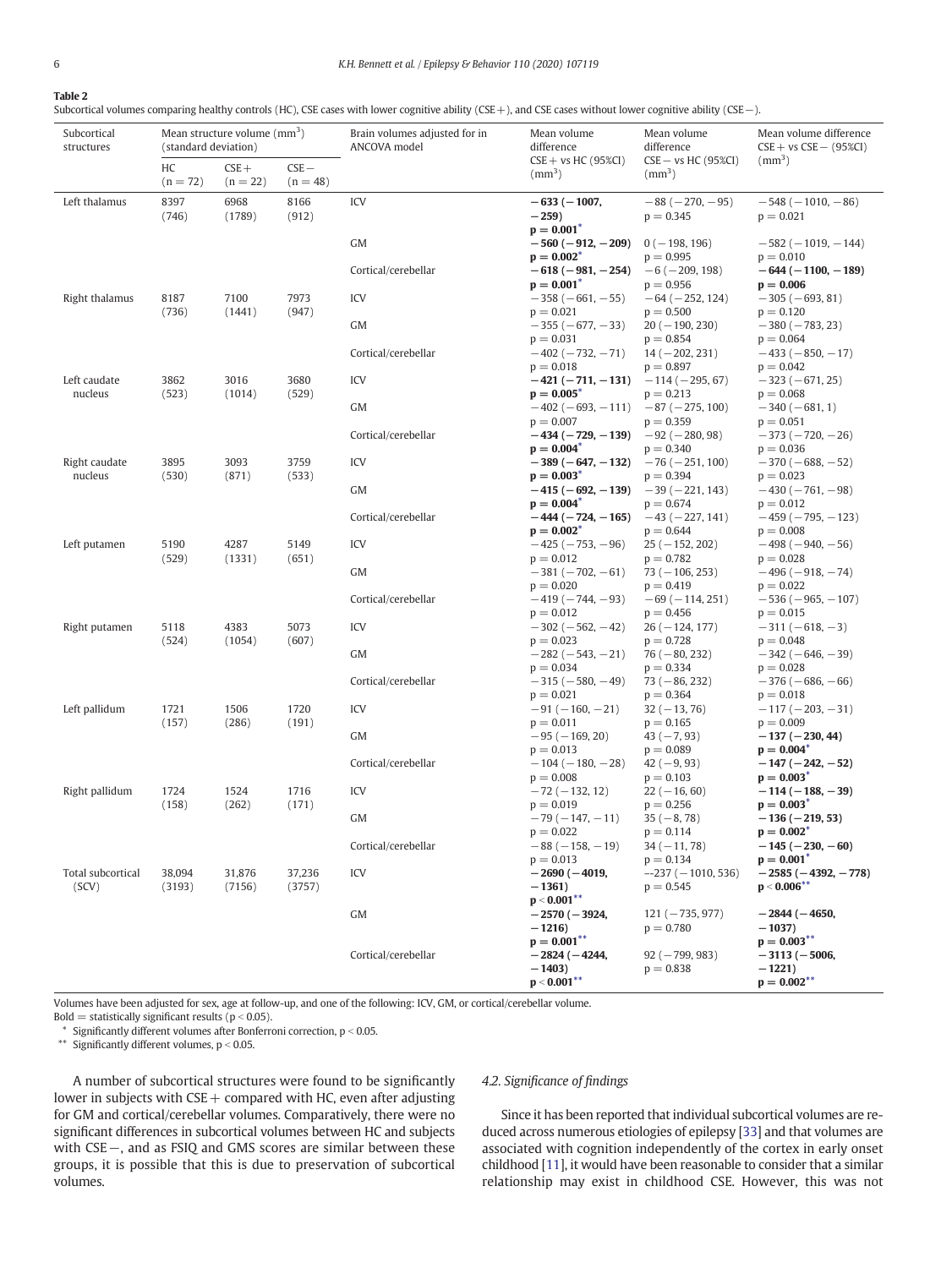#### <span id="page-6-0"></span>Table 3

Association between subcortical nuclei volumes and cognitive measures expressed as standardized β coefficients.

| Subcortical volumes   | FSIO  |            | <b>GMS</b> |          |
|-----------------------|-------|------------|------------|----------|
|                       | β     | p value    | β          | p value  |
| Left thalamus         | 0.443 | 0.009      | 0.451      | 0.015    |
| Right thalamus        | 0.317 | 0.074      | 0.347      | 0.073    |
| Left caudate mucleus  | 0.282 | 0.031      | 0.268      | 0.044    |
| Right caudate nucleus | 0.243 | 0.071      | 0.335      | 0.019    |
| Left putamen          | 0.316 | 0.017      | 0.251      | 0.082    |
| Right putamen         | 0.236 | 0.126      | 0.120      | 0.481    |
| Left pallidum         | 0.405 | 0.011      | 0.344      | 0.053    |
| Right pallidum        | 0.350 | 0.037      | 0.412      | 0.024    |
| Total (SCV)           | 0.492 | $0.005***$ | 0.453      | $0.014*$ |
|                       |       |            |            |          |

Linear regression of neurocognitive measures using subcortical nuclei volume as a predictor, correcting for sex, age at follow-up, Index of Multiple Deprivation, intracranial volume, duration of CSE, and etiology. For individual subcortical volumes, p values are not significant after Bonferroni correction. Abbreviations:  $FSIQ = full-scale$  intelligence quotient, GMS = Global Memory Score,  $β$  = standardized beta coefficient.

observed in the current study. Instead, we find that there are lower volumes of the left thalamus and bilateral caudate nuclei in the group with  $CSE$  + compared with HC, and while the left thalamic volume is reduced in the group with CSE+ compared with that in the group with CSE−, it is the bilateral pallidi volumes, rather than caudate nuclei, that are lower. Therefore, all structures excluding the putamina are implicated in some form in the group with  $CSE +$ . Using SCV rather than individual volumes in linear regression analyses was found to be significantly associated with LCA. One potential explanation of this is that our study was underpowered to detect difference related to individual volumes. However, another possibility, given the heterogeneity of individual subcortical structures reported to be associated with LCA, is that the SCV or subcortical networks are implicated.

The total subcortical nuclei volume was found to be associated with both measures of cognition in subjects with CSE, even after adjusting for CSE etiology in linear regression models. However, no such relationship was observed in controls alone. Together, these data suggest that there are factors specific to subjects with CSE that influence the association between subcortical volume and cognition.

To the authors' knowledge, only one group has specifically studied subcortical volumes in the context of status epilepticus and this was an adult-based study [\[34\]](#page-7-0). This retrospective study found 17 of the 225 patients undergoing MRI for investigation of seizures to have pulvinar MRI abnormalities; all 17 presented with status epilepticus. While this would suggest that these subcortical volumetric differences are frequent in status epilepticus, the majority of these patients were found to have a preexisting lesion secondary to trauma or stroke, so it is uncertain if the findings were due to the etiology or the subcortical volume. In our study, we had a similar challenge, since the subjects with symptomatic/known etiology had smaller subcortical volumes and were the group that had the worst cognitive scores. When we examined the subjects with CSE only, subcortical volume or ICV or etiology were the main factors associated with cognition scores but only when used singly rather than considered together in the analyses, reflecting the marked collinearity.

It is possible that subcortical nuclei contribute to cognitive deficits post-CSE in a more complex manner than simply subcortical volumetric differences alone. The role of the subcortical structures has typically been overlooked in favor of a predominantly corticocentric approach to understanding cognition [\[35](#page-7-0)]. This is thought to be primarily due to historical biases, but with the advent of neuroimaging modalities throughout the 20th century, our understanding of the importance of reciprocal corticostriatal pathways in cognition has evolved. Considering the association between SCV and cognition, we speculate that

there may be a disruption of subcortical networks resulting in such deficits. It has been proposed that the basal ganglia provide an inhibitory control of generalized absence seizures [\[36](#page-7-0)]. If this control is exerted across all epilepsies, defects in subcortical networks may be indicative of a predisposition to seizures. Tractography of diffusion MRI data in the current cohort as well as others could help elucidate the contribution of white matter connections to cognition in CSE and perhaps seizure control.

In vivo status epilepticus models have demonstrated that it is not only neuronal death that occurs post-CSE but also neural remodeling [\[37](#page-7-0)], which may disrupt inhibitory networks between subcortical nuclei. In a study of the subjects with PFS of the STEPSOUT cohort, tractbased spatial statistics has demonstrated white matter microstructural reorganization [\[21](#page-7-0)]. None of these subjects had LCA; however, this reorganization perhaps represents a compensatory change that occurs secondary to reduced structural volumes. It is possible that these microstructural changes may be associated with LCA in other etiological groupings, such as subjects with symptomatic/known CSE as observed in our study.

### 4.3. Study limitations

While our study has the advantage of prospective, long-term followup of a large population-based cohort, it has limitations. Loss to followup is inevitable in long-term cohort studies, and dropouts reduced our cohort to 31% of the size of NLSTEPSS [[38\]](#page-7-0). A lower proportion of subjects with symptomatic/known CSE comprised the follow-up cohort in the current study compared with inception cohort. As subcortical volumetric differences among subjects with CSE+, HC, and CSE− are largely driven by this etiology, our findings of lower subcortical volume post-CSE are perhaps an underestimate. We acknowledge that the power of some of our etiology subgroups is relatively small. To mitigate this, we focused on the differences between subjects with/without LCA while adjusting for etiology.

Neuropsychological assessments and neuroimaging were not systematically carried out at the occurrence of the initial CSE of cohort members, although developmental history was obtained. Thus, it is not possible to be certain if the observations in the current study are the direct consequence of the initial CSE event, whether they are preexisting or if these changes have resulted by other means. We carried out multiple comparisons, which increased our chances of Type 1 errors. However, to mitigate against, this we applied a Bonferroni correction.

We accept that there may be questions about our definition of LCA being FSIQ  $\leq$ 85, but this represents a threshold of less than 1 SD below the instrument mean. Other studies have used the same definition to detect subtle/mild LCA rather than intellectual disability defined as FSIQ  $<$  70 (2 SDs below the instrument mean) [[39](#page-7-0)–41].

Identifying, prioritizing, and supporting vulnerable patients in their relatively premorbid states could allow for improvements in quality of life and adult-life opportunities. Cognitive rehabilitation therapies may provide support in susceptible children, particularly computer-based interventions allowing for greater accessibility and thereby satisfactory compliance [\[42](#page-7-0)]. Factors associated with neurocognitive deficits in patients with CSE, such as SCV, could in future be implemented into scoring systems that would guide the allocation of psychological interventions. Volumetric analysis is not routinely performed in neuroradiological assessments. However, FSL, the software used in this study, could feasibly be automated for the use in clinical practice to compare patient volumes against a control-based reference range.

### 5. Conclusion

After long-term follow-up post-childhood CSE, subcortical nuclei volumes are significantly lower in children who have LCA compared with those that do not. However, in this cohort, we are unable to

<sup>⁎</sup> p ≤ 0.05.